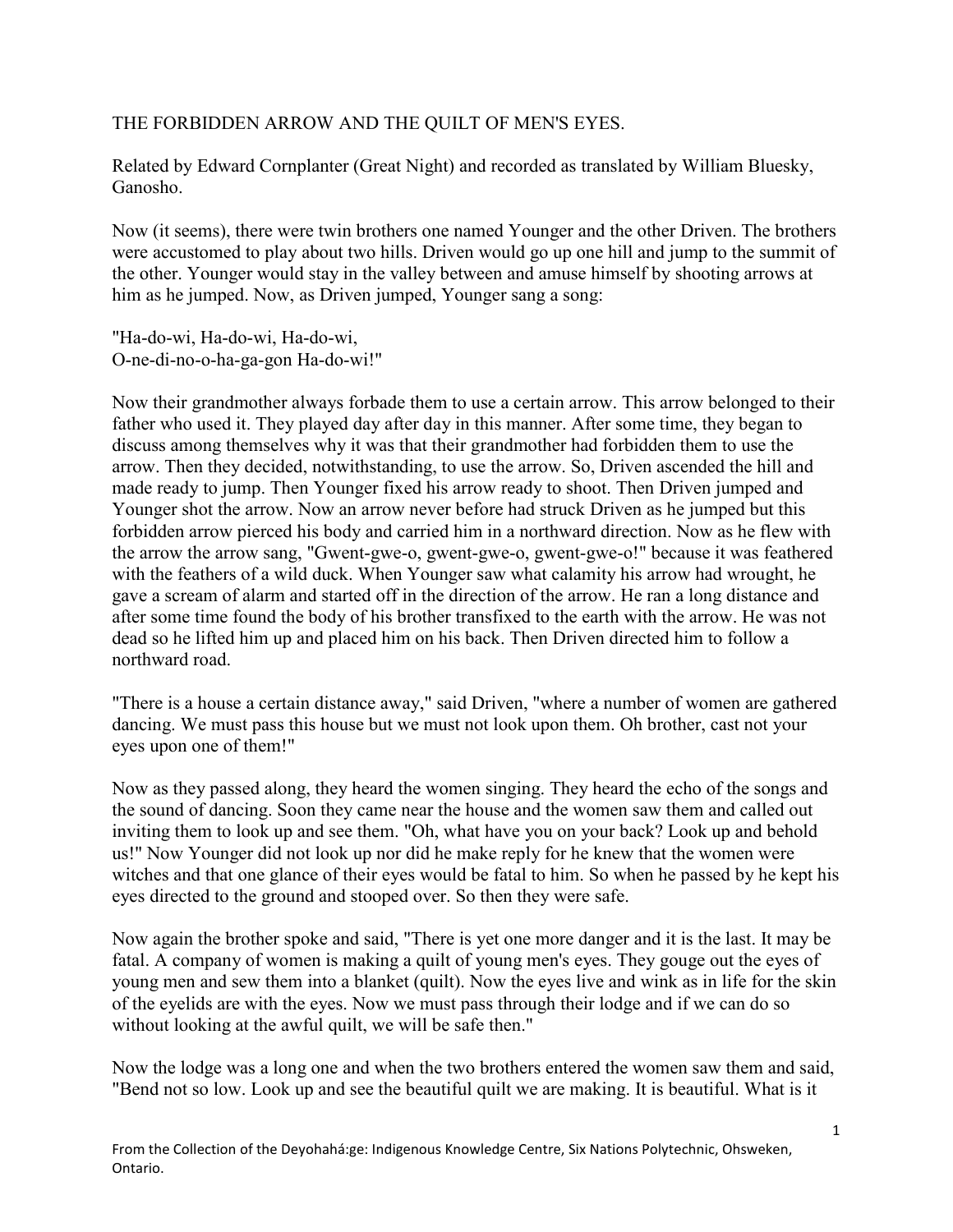that you have upon your back? Look up!" Younger gave no heed to the words of the women but continued through the room. They were about to emerge from the door at the back when one woman held the quilt before the eyes of Younger. She held it where he saw it. Then Younger saw no more. He was blind and he had no eyes in his eye sockets; they had jumped out and into the quilt. Driven leaped from his back and jumped out of the door. He did not know where Driven went.

Now Younger could not see, so he crept on his hands and knees. He crept a long ways and after a time he came to a place where corn was planted. There he halted for he thought that some one would surely notice him when they came to examine the corn. So, he lay down there, and there he lay day after day. After a long time, he heard the sound of a woman's voice singing. And soon the woman saw him and was surprised to find a man in the field. She ran home to her sister and told her that a man was in the field and that he had no eyes in his eye sockets. He was a human being, blind and alive. His eye sockets were hollow. Then the older sister said, "We must not leave a human being in distress. We must take him into our house and nurse him to health. He will be a companion for us. We are alone." So, they went and found him and brought him to their house. They cleansed him and fed him on bear's oil, for he had not eaten for a long time. Afterwards he was given stronger food. They gave him nourishment until he was stronger. After a time, he grew strong and then they asked him how he came to be in such bad a condition. So, he related how it happened.

"I was passing through a house," he said, "and there were women within making a quilt of young men's eyes. They put the quilt under my face and I saw and then I became blind. My brother was on my back for an arrow was through him. He disappeared. I know not where my brother is. So did the accident happen."

Now Younger recovered his strength and then the older sister said, "You must marry my younger sister and live here as our companion." He consented and married the younger sister.

Now it appeared that after a certain time his wife gave birth to twins, boys. The older one they named Hanonni-da, meaning, he is a thistle, and the younger one they called Ho-da-da-o meaning, he cries. At the time of their birth the older sister called out their names and tossed them into the adjoining room. Then she told the husband that he was the father of twins and he gave thanks. Now the children seemed to be wizards. They did not suckle but played alone together in the room. No one talked to them but they talked. After a time, they asked for a net ball that they might play lacrosse. So, a net, a net-club and ball were brought to them. Then they played lacrosse in the room. Then they went out doors and played and again they went into the ground under the house and played. After a time, they asked for bows and arrows. Then they went away for long periods of time, no one knew where. After a time, the older sister brought them into the living room and said, "It is time for you to see your father." So they said, "We will see our father." Then the father felt over them for the first time and touched them. They climbed over his lap and played with him. After a time, they began to laugh at him and the Last said, "How can he be my father since he has no eyes? I believe that he is not my father." Then he asked his father, "Where are your eyes?" Then the father answered him, "In a certain place there are women making a quilt from young men's eyes. Once I had to pass through their house and I would not look upon the quilt, but they forced it under my face and that was the last that I saw.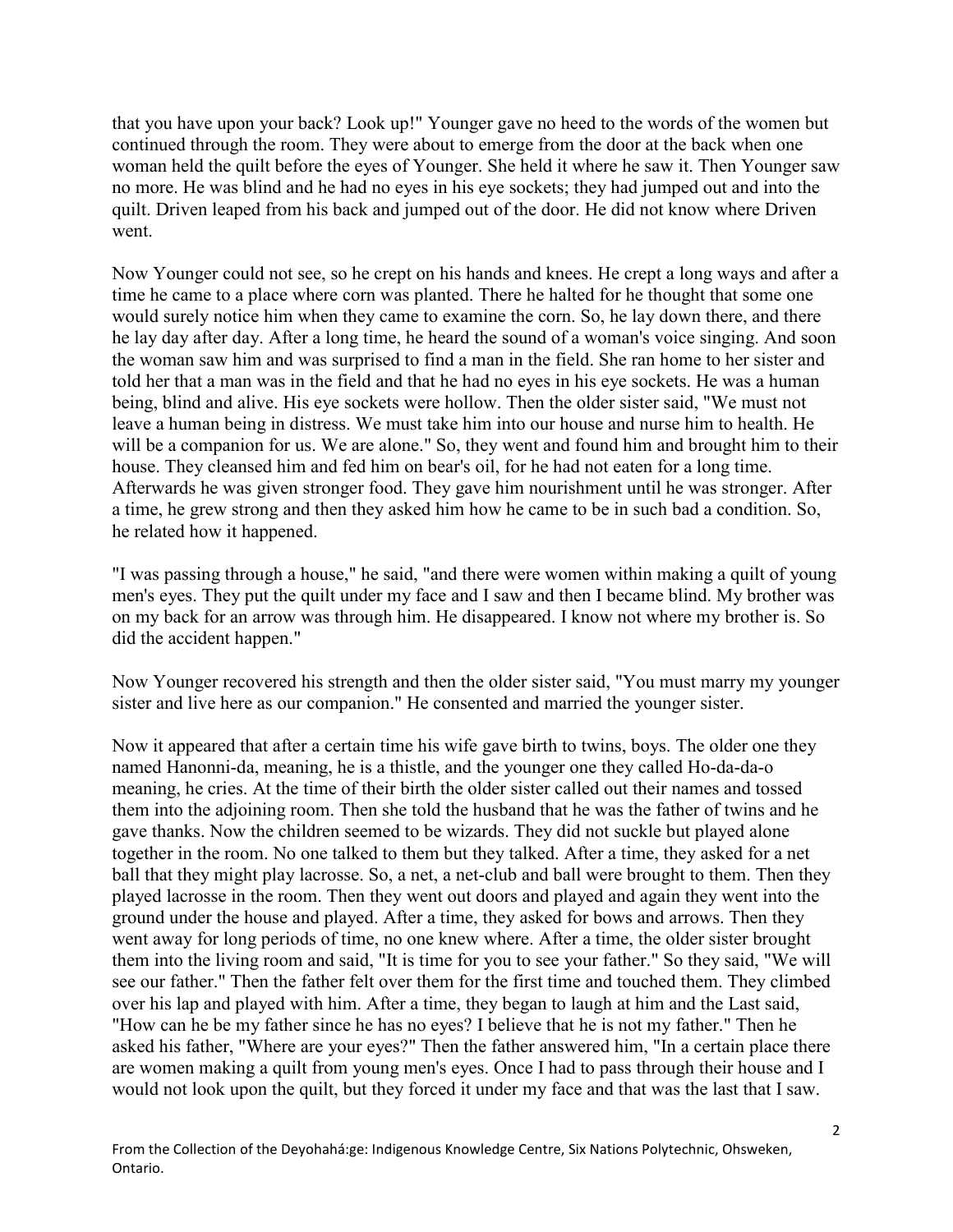My brother was on my back and he jumped. Now I know not where my brother is. He has gone from me." The Last replied, "Father, we will go there and get back your eyes." But the older folk said, "Do not try, the women are horrible witches and we would lose you. We forbid you to go. So do not go." So, the boys went out and played together.

The two sisters went out after a time to get provisions and the father was left alone with the boys. He heard them talking together. It was strange and he did not understand them. "Hang on, hang on," they were saying. "Hang on and after a time we will reach where father is and he will help us." So they talked and pulled and called out each other's names. Now it happened that they took their father by the hand and placed upon him the body of a human being. They had pulled it up through the ground. Now the body of the man they had, had an arrow in his chest. Also, he had no eyes in his eye-sockets and he was nearly dead. The man was the father's brother. Then the children said, "We will go and borrow some eyes for you that you may look upon each other." So they went into the forest and when they had found a fawn they asked if she would give her consent if they should ask for her eyes to put in their father's eye sockets. The fawn consented when she heard their story and gave them her eyes. So they gave her moss to eat while they were gone. They went home with the fawn's eyes and placed them in the father's eye sockets. Then he saw how his children looked and he was glad. So, moreover, they saw how he appeared when he had eyes in his eye-sockets. And they said, "Father, how long your eyelashes are!" for the fawn's eyelashes were long. Now also the father saw his brother and was glad that it was he. Then said the boys, "We are now going in search of both of your eyes and you will have a joyous time." Then they took the eyes of the fawn and carried them back to her and thanked her for their use.

Now they went on their journey to the place where their father had told them the house of the women quilting was. After a time, they found it. Now, on their way, they had been discussing their plans. They decided to hide at the spring. Last was to transform himself into a duck and Thistle-like was to wait in hiding. They reached the spring and the younger brother changed himself into a duck and swam upon the surface of the spring. The older brother hid himself. Now after a time, the youngest sister from the house came down to the spring for water and saw a duck swimming in the spring. She tried to catch him but the duck dodged whenever she tried to grasp him. Then, as she jumped over the spring, the duck entered her body. Then she went home and the old woman of the house said, "Daughter you look as if you would soon have a child. It must be by the Creator for no man has passed this way. After a short time, the daughter gave birth to a boy and the mother said, "It must be the gift of the Creator for no man has passed by." Now the child would cry and would only be pacified when some valuable object was shown to him. But soon again he would cry, and they would show him another treasure. Now he began to cry very hard and nothing would pacify him, not even all their valued treasures. So the old woman said, perhaps the quilt of human eyes would please him, so the quilt was brought and he ceased crying and played with the quilt. Then the women all went out to work in the field. Now when they were gone, he took the quilt and folded it and ran out of the house. The women discovered him and pursued him with hammers. They closed about him endeavoring to strike him but he dodged and they struck each other and killed each other, all but one, and he killed her. Then he went and found his brother.

Now they returned home and greeted their father. They asked him what kind of eyes he had had and the father answered, "Oh they were peculiar eyes. They had a reddish cast." Now the Last